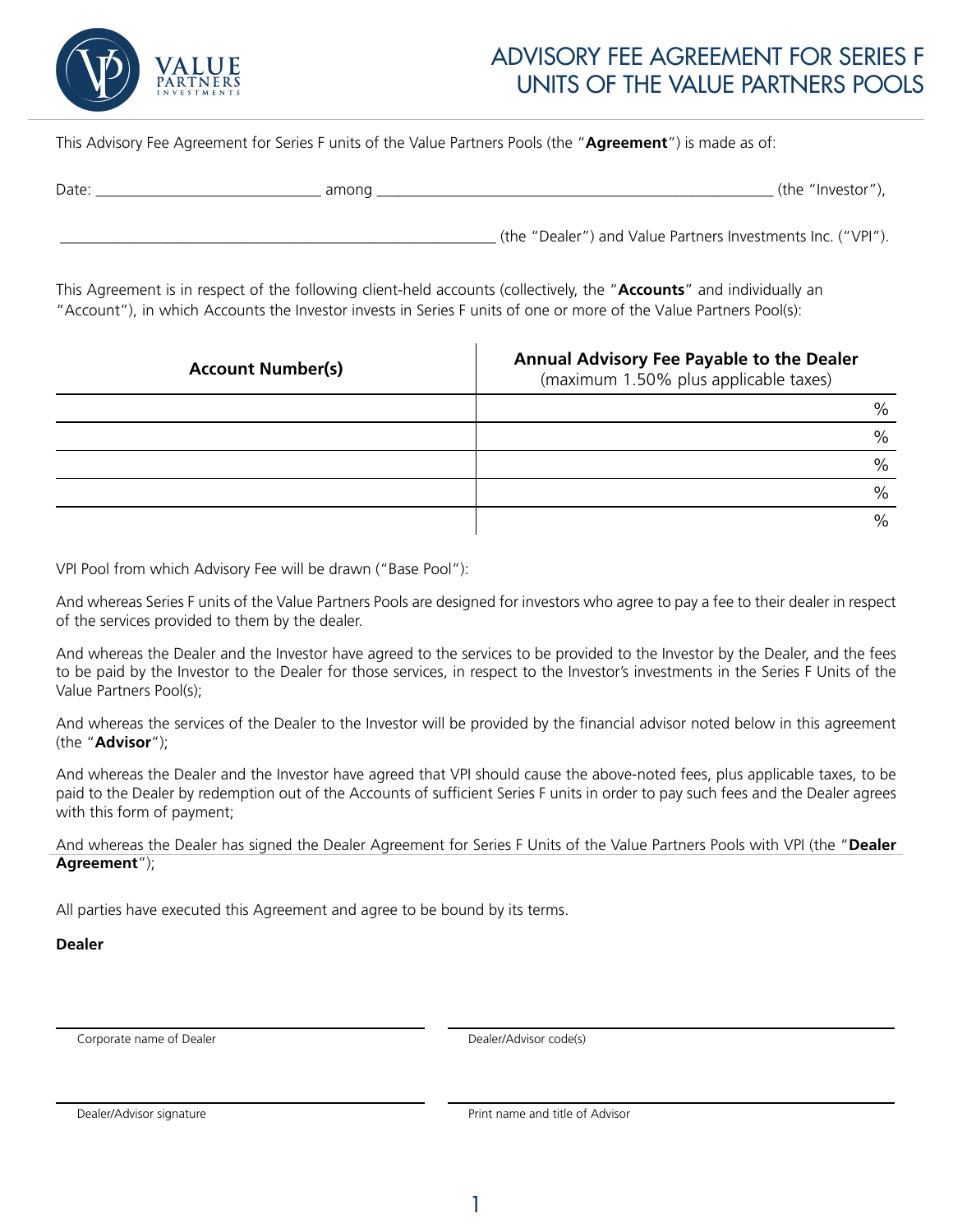

## ADVISORY FEE AGREEMENT FOR SERIES F UNITS OF THE VALUE PARTNERS POOLS

## **Investor**

Name Name and Communication of the Name of joint investor (if applicable)

Signature Signature of joint investor

**ANNUAL ADVISORY FEE AGREED TO BETWEEN THE DEALER AND THE INVESTOR:**

**Value Partners Investments Inc.**

Paul Lawton, COO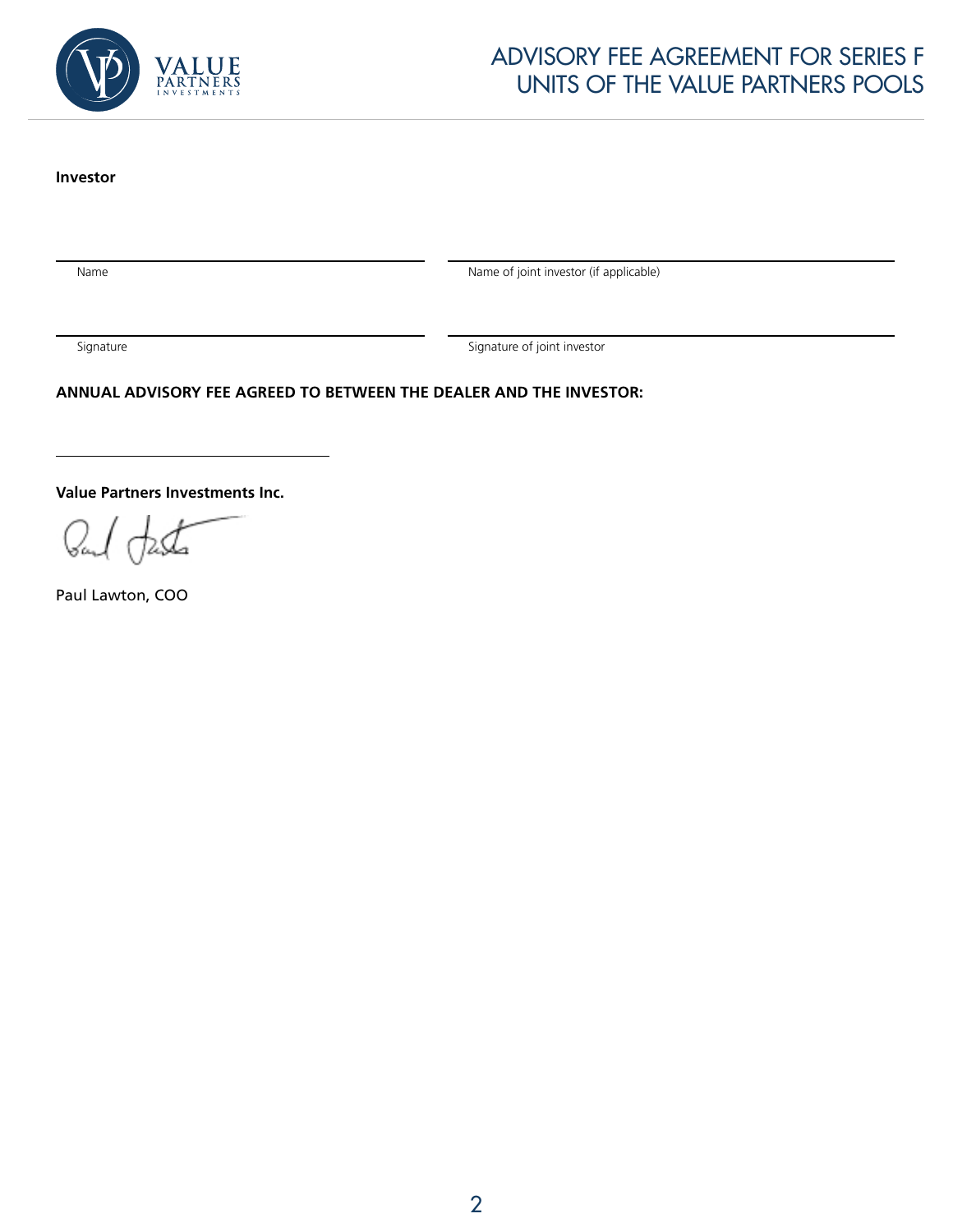

Now therefore for good and valuable consideration the parties hereto agree as follows:

- 1. The Dealer and the Advisor provide various services to the Investor in respect of the Accounts. In consideration of carrying out these services and for the administration of the Accounts, the Investor has agreed to pay the Dealer an annual fee (the "Fee") in the amount indicated on first page of this Agreement. The Fee shall be applied to the aggregate daily net asset value of the Series F units held in the Accounts at the end of each business day, calculated daily and charged at the end of the month plus applicable taxes. The Investor acknowledges that the Fee is in addition to any other fees and expenses charged by the Manager in respect of the Series F units as described in the simplified prospectus of the Value Partners Pools, and the fund facts documents for the Series F units.
- 2. The Fee plus any applicable taxes will be collected and remitted to the Dealer by VPI on the Investor's behalf from the Accounts by automatic redemption of sufficient Series F units of each Value Partner Pool held in the Accounts, as applicable. The Investor authorizes VPI to redeem without further notice to the Investor, on a monthly basis, Series F units of each Pool held in the Investor's Accounts, and apply the redemption proceeds therefrom for the payment of the Fee, plus applicable taxes. The Investor acknowledges that the redemption of Series F units may result in an obligation on the Investor to pay tax in respect of any gains realized from the redemption of such units.
- 3. Where there are insufficient Series F units of the Base Pool in an Account to redeem and remit the Fee, plus applicable taxes to the Dealer for that Pool, VPI may redeem Series F units of another Pool in such Account to collect and remit any outstanding amounts owing to the Dealer. Dealer and Investor each agree and acknowledge that where there are insufficient Series F units in an Account to allow VPI to redeem and remit the Fee to the Dealer, VPI shall not be responsible for any remaining sums owed to the Dealer. In such cases, the Investor will be responsible for any outstanding payments to the Dealer.
- 4. The Dealer shall advise VPI of the province or territory of residence of the Investor as part of the subscription by the Investor for Series F units. The Dealer shall advise VPI if the Investor moves to another province or territory within thirty (30) days of such move.
- 5. In the event of an overpayment resulting in an adjustment or refund of all or part of the Fee and the associated GST/HST, VPI shall issue a credit note to the Investor. The Dealer shall pay VPI the amount indicated on such credit note as a reduction or refund of the Fee.
- 6. This Agreement may be terminated: (a) by VPI at any time in its sole discretion; (b) by the Investor upon written request to VPI and the Dealer (c) by the Dealer upon written request to VPI and the Investor (d) if the Dealer Agreement is terminated; or (e) if the Dealer/Advisor for an Account is changed or if the Series F units of the Investor are transferred to a new account.
- 7. In the event of a breach by VPI of any of the terms of this Agreement, including a breach of a fundamental term (whether by negligence or otherwise), the Investor's and the Dealer's sole remedy is the payment of actual and direct damages to a maximum amount equal to any fees that, as result of Value Partner's breach, were not remitted to the Dealer by VPI pursuant to this Agreement. Under no circumstances shall VPI be liable to the Investor or the Dealer or to any other third party for any indirect, special or consequential damages, including loss of profits or loss of business opportunities (even where advised of the possibility of such damages), that result in any way from VPI's acts or omissions.
- 8. The Dealer agrees to indemnify and hold harmless VPI and its agents or representatives from any losses, liability, fines, damages, expenses or interest, including the reasonable costs of defence, that result from any unauthorized action or statement, negligent acts or omissions, fraud or any violation of any law, regulation or policy by the Dealer or any of its representatives in connection with the distribution of Series F Units to the Investor, or from any other breach of this Agreement by the Dealer if VPI promptly notifies the Dealer of any claim, or allegation of claim, or suit and promptly provides the Dealer with full written particulars thereof,